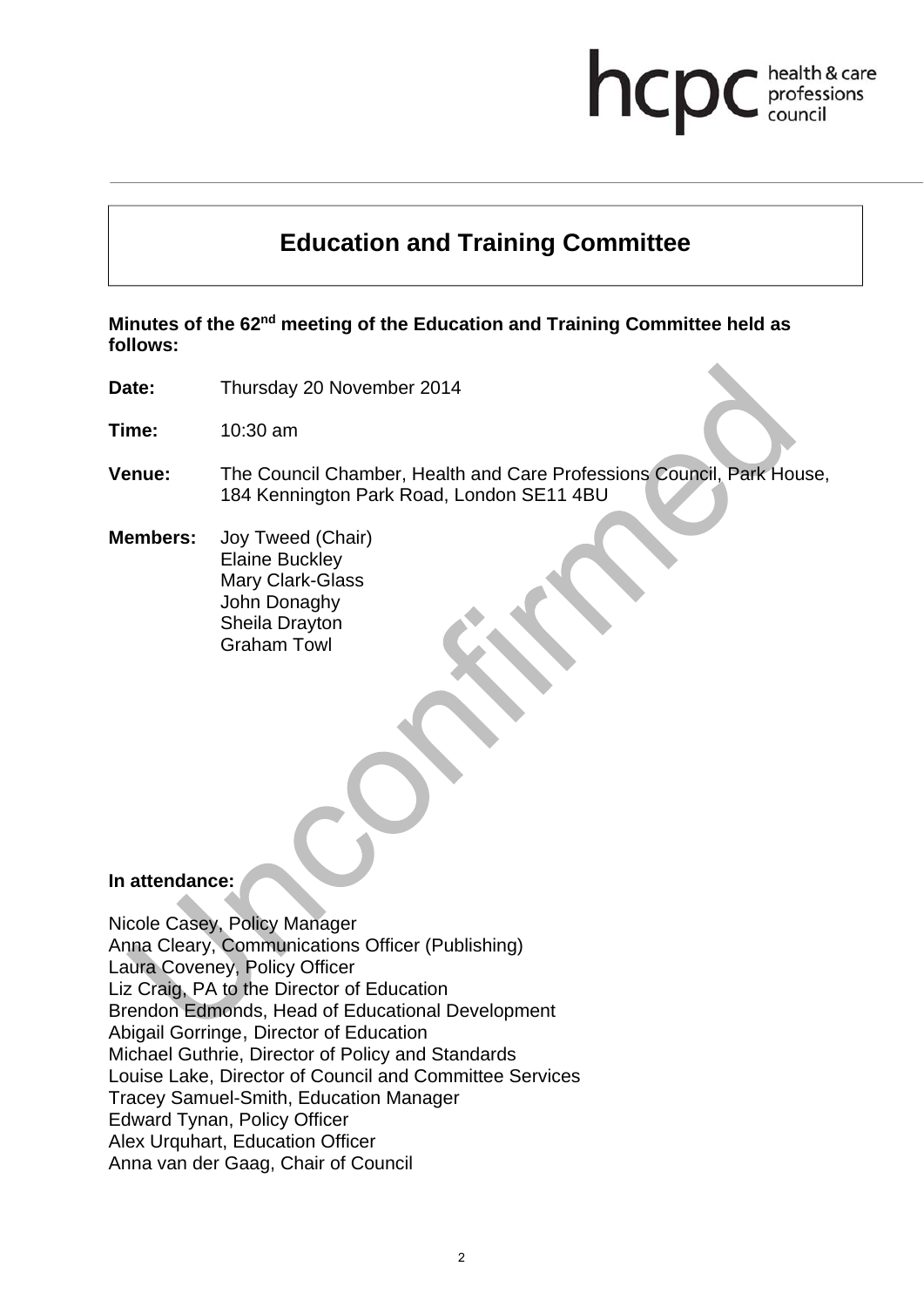# **Item 1 - Chair's welcome and introduction**

1.1 The Chair welcomed the Committee and employees in attendance to the meeting. The Chair also welcomed observer Caroline Grant from the College of Occupational therapists.

#### **Item 2 - Apologies for absence**

2.1 There were no apologies for absence.

#### **Item 3 - Approval of agenda**

3.1 The Committee approved the agenda.

#### **Item 4 - Declaration of members' interests**

4.1 Members had no interests to declare in connection with the items on the agenda.

# **Item 5 - Minutes of the meeting of 11 September 2014 (ETC 31/14)**

- 5.1 The Committee considered the minutes of the meeting held on 11 September 2014.
- 5.2 During discussion, it was noted that in its discussion about the level of entry to the Register for paramedics, the Committee had agreed that there was a good case in due course for considering increasing the level specified in the standards of education and training for this profession, but had decided that it was not necessary at this stage to make any in principle decisions about the specific level that should be set. It was noted that paragraph 8.4 was not particularly clear in reflecting the Committee's discussion and that the wording should be revisited to ensure clarity particularly for members of the public reading the minutes. It was agreed that the wording would be revised.
- 5.3 The minutes of the Education and Training Committee held on 11 September 2014 were agreed as a correct record subject to the Executive making the relevant amendment as agreed under 5.2.

#### **Item 6 - Academy for Healthcare Science (AHCS) – approval of criteria for the recruitment and appointment of clinical science visitors (ETC 32/14)**

6.1 The Committee received a paper for discussion/approval from the Executive.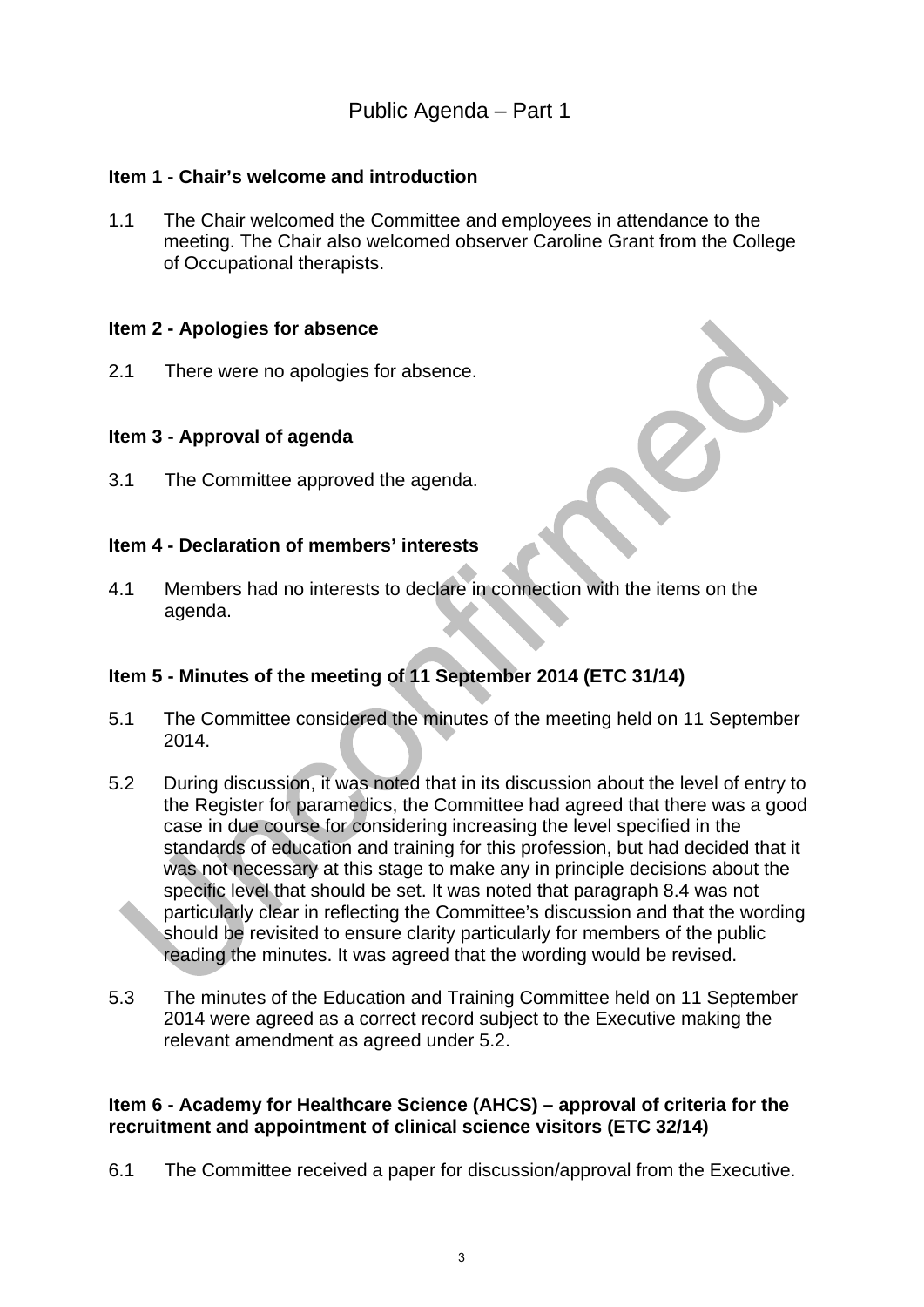- 6.2 The Committee noted that the AHCS had submitted major change notification forms in December 2013 detailing changes to programmes including the development of four new specialist curriculums, one being Clinical bioinformatics. It was noted that it had not been possible to progress the review of the Clinical bioinformatics curriculum as we had been unsuccessful in recruiting a registrant visitor with the relevant knowledge, skills and experience.
- 6.3 The paper was seeking approval for the criteria which will be used to allocate visitors to the assessment of the Clinical bioinformatics curriculum, for the AHCS approved programmes.
- 6.4 During discussion, the following points were made:-
	- The programme would need to meet the existing SOP' for Clinical Scientists. However, when the SOP's are next reviewed in five years' time, it is possible that additional competencies may be required to reflect the evolution of clinical science programmes; and
	- The Academy had been kept up to date in terms of timescales.
- 6.5 The Committee agreed the criteria for the allocation of visitors to clinical science programmes provided as appendix one to this paper.

## **Item 7 - Outcomes of the consultation on Rules for professional indemnity (ETC 33/14)**

- 7.1 The Committee received a paper for discussion/approval from the Executive
- 7.2 The Committee noted that the proposed Rules for professional indemnity were consulted on between 26 September 2014 and 31 October 2014. A range of stakeholders were informed about the consultation including professional bodies and employers, the consultation was advertised on our website, and a press release issued.
- 7.3 The Committee noted that the proposed Rules for professional indemnity received a very high approval rating overall among respondents. It was not proposed to make any changes to the proposed Rules as a result of the consultation.
- 7.4 During discussion the following points were made:-
	- These Rules have changed slightly as a result of vetting by Department of Health lawyers and there was a possibility of further minor changes as a result of on-going vetting by Department of Health lawyers which should be completed prior to the Council's meeting in December 2014;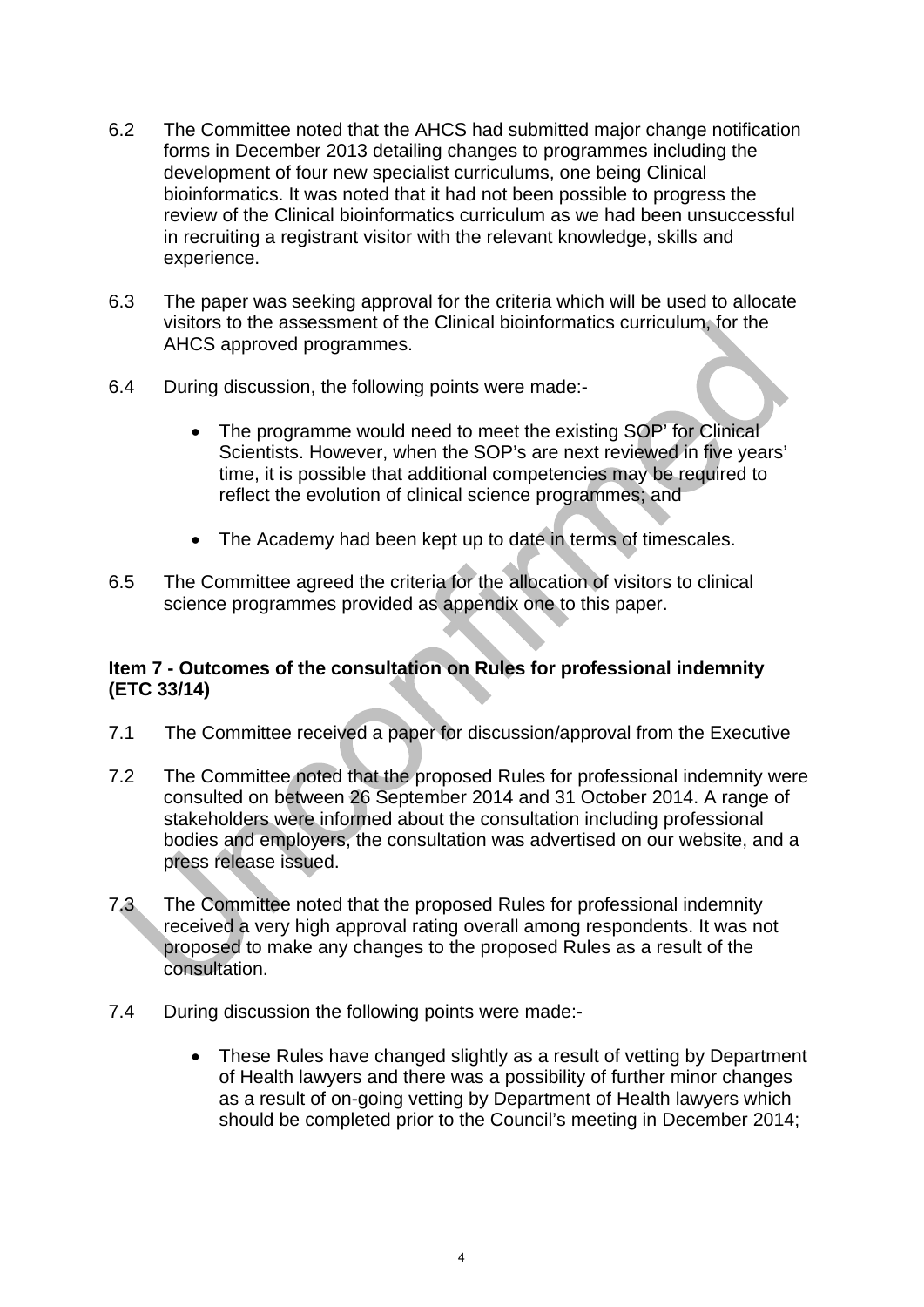- That the consultation period was five weeks as opposed to the normal twelve week period and this was to ensure sufficient time for implementation;
- The Committee noted the ongoing stakeholder engagement work undertaken in relation to the requirement for registrants to have an appropriate professional indemnity arrangement in place as a condition of registration and noted that this work was ongoing;
- It was noted that any registrant going through the renewal process who was not currently employed would be able to sign a declaration to the effect that they understood the requirement to have an appropriate professional indemnity arrangement and would have an arrangement in place when returning to practise.
- 7.5 The Committee:-
	- (i) agreed and recommended to the Council the proposed Rules for professional indemnity (subject to minor editing amendments and formal legal scrutiny); and
	- (ii) agreed and recommended to the Council the text of the consultation analysis document (subject to minor editing amendments and formal legal scrutiny).

# Public Agenda – Part 2

# **Item 8 - Policy and Standards – update and activities in 2015-2016 (ETC 34/14)**

- 8.1 The Committee received a paper for discussion/approval from the Executive
- 8.2 The Committee received a verbal update from the Director of Policy and Standards which outlined the progress made by the Department against the current workplan. The Director of Policy and Standards outlined the priorities for 2015/16 which he noted would be the subject of a further paper at the March 2015 meeting of the Council.
- 8.3 The Committee noted the update.

# **Item 9 - Education – update and activities in 2015-2016 (ETC 35/14)**

- 9.1 The Committee received a paper for discussion/approval from the Executive
- 9.2 The Committee received a verbal update from the Director of Education which outlined the progress made by the Department against the current workplan. The Director of Education outlined the priorities for 2015/16 which she noted